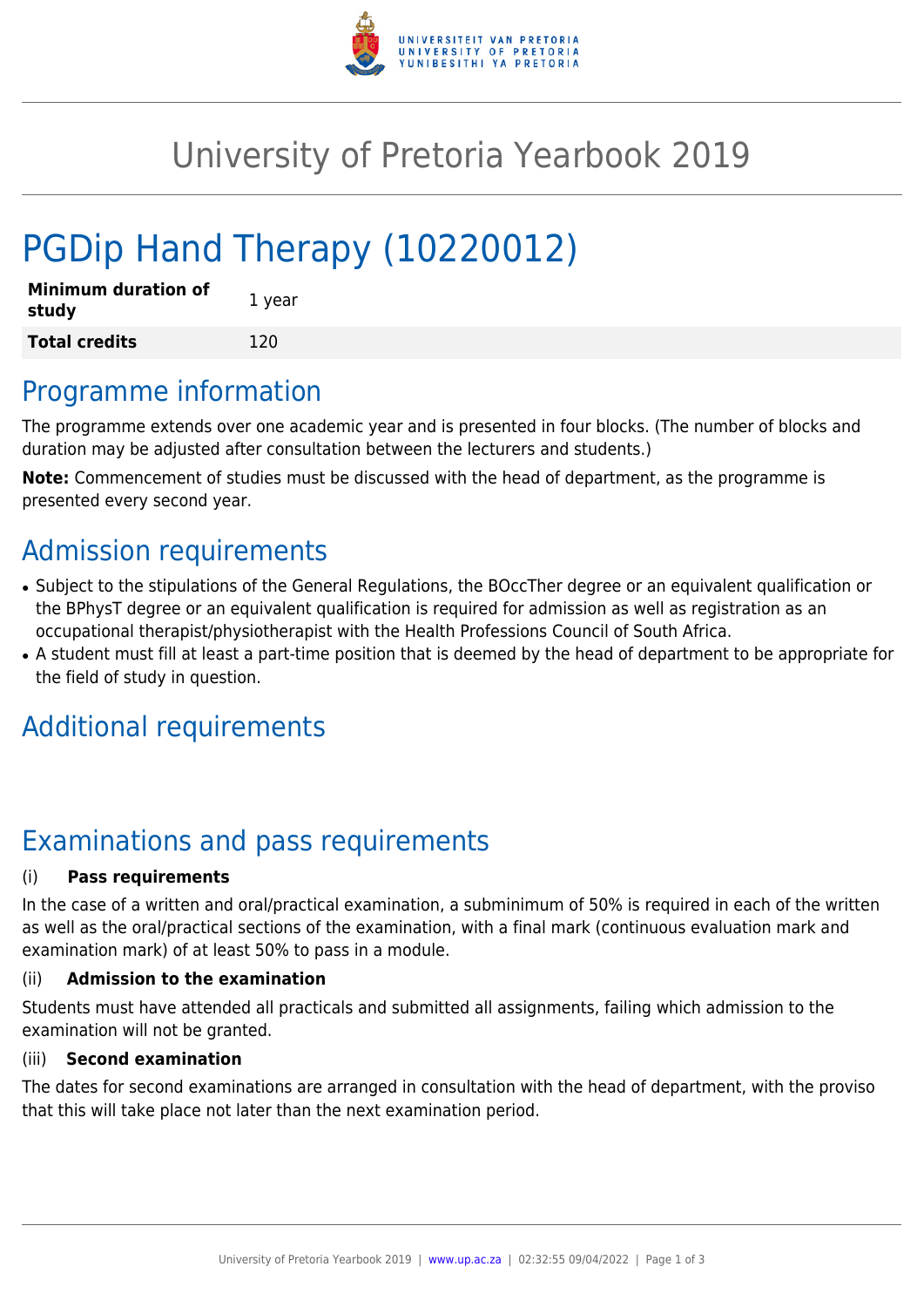

### Pass with distinction

The diploma is awarded with distinction to a student who obtains at least 75% in (ADM 701) Advanced clinical management in hand therapy 701, and an average of at least 75% in the other modules.